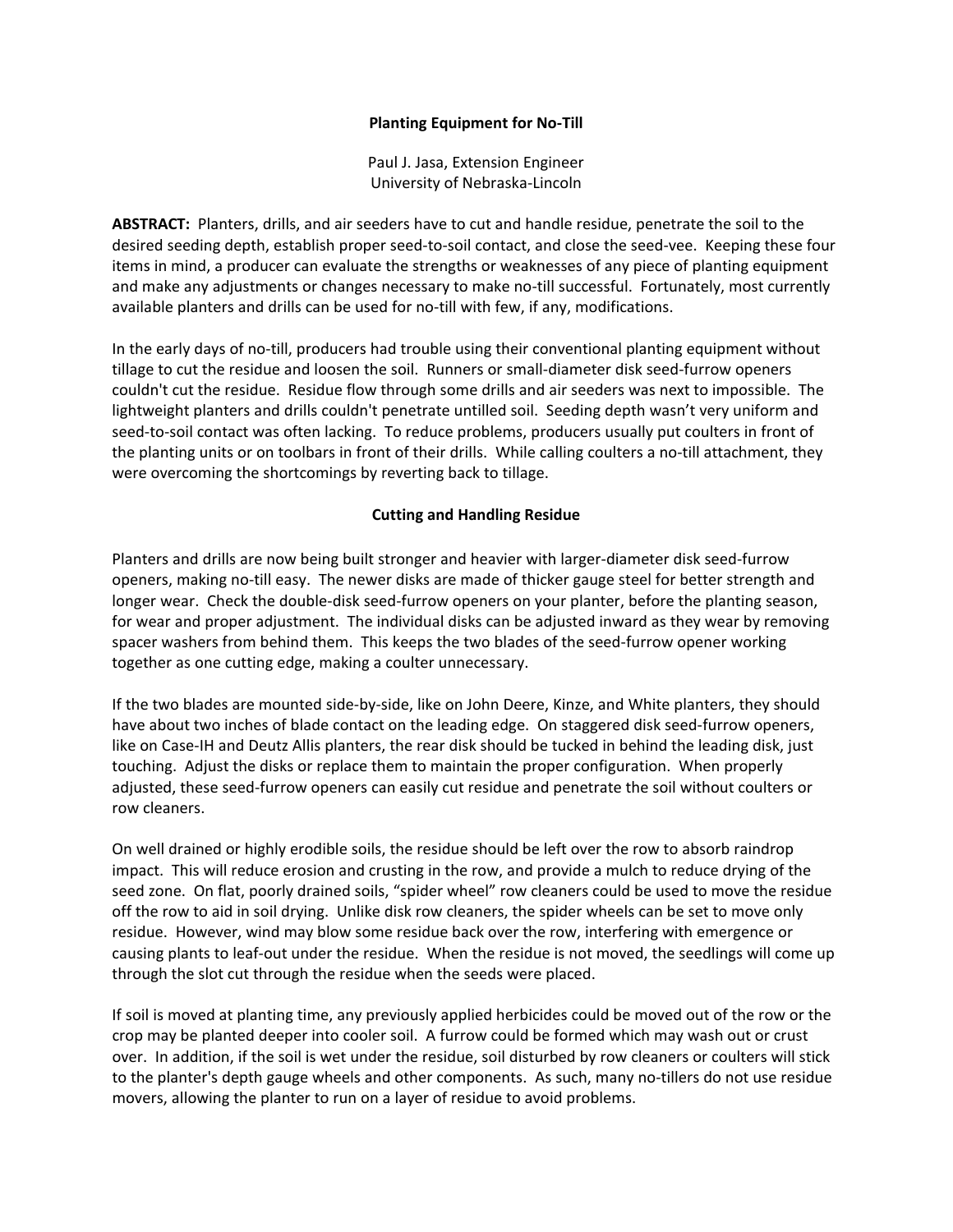Drills, air seeders, and hoe opener drills have increased their spacing and stagger, often changing to multiple ranks of openers. These improvements have helped residue flow. Usually a smooth residue cutting coulter is added in front of hoe openers to slice through the residue. Narrow chisel points on air seeders open the seed-vee, cutting through the dry surface layer without detaching as much residue as sweeps. Often, residue detached by the front ranks of openers tends to plug the rear ranks. Several brands of drills and air seeders now use large diameter, single disk openers to cut through residue with far less soil disturbance.

# **Weight and Downpressure Springs**

Getting the seed down through the residue and into the soil is the second important step of the planting process. The seed must be placed in moist soil, at a depth suitable for proper rooting and growth. The depth control is usually set deeper than normal because the depth gauge wheels are riding on a layer of residue. To ensure penetration to desired seeding depth, downpressure springs may be needed to transfer weight from the planter toolbar to the individual row units. There must be sufficient weight on the units to keep the depth gauge wheels in firm contact with the ground to control planting depth. If the gauge wheels are loose, tighten the downpressure springs or add heavy-duty springs. In addition, there needs to be enough total weight on the toolbar to keep the planter drive wheels in firm contact with the ground to prevent slipping and to help keep the planter on the row.

Having enough weight becomes more of a problem with drills simply because of the number of rows per unit width. For instance, a six-row planter on 30-inch row spacing may require more than 3,000 pounds of weight just for cutting the residue and penetrating the soil (six rows times 500 pounds per row). Whereas, a drill of the same width on 7.5-inch row spacing has 24 openers and may require more than 12,000 pounds. Air seeders often use the downward "suction" of the chisel points to aid in penetration. However, weight may still have to be added, especially on those that use the large diameter, single disk openers and on those that use an air cart to carry the weight of the seed and seeding mechanism. Using a 10-, 12-, or 15-inch row spacing decreases the amount of weight required and reduces equipment costs.

# **Seed-to-soil Contact and Closing the Seed-vee**

Sufficient weight must remain on the press wheels to ensure firming of the seed into the soil. Wet soil is easily compacted and care must be taken not to over pack the soil, making it difficult for seedlings to emerge or for the seedling roots to penetrate the soil. Likewise, too much weight on the depth gauge wheels may cause sidewall compaction in wet soils. In dry soil conditions, extra downpressure and closing force may be needed. The key is to evaluate seed-to-soil contact, not the top of the seed-vee, when setting the downpressure on the press wheels. As long as the contact is there, the downpressure should not be increased. Something as simple as a harrow that acts to close the top of the vee and pull light residue cover back over the vee may be all that is needed. This is a common practice on drills that use a narrow press wheel in the bottom of the seed-vee to get seed-to-soil contact.

Keeton Seed Firmers or Schaffert Rebounders, usually attached to the seed tubes, can help make sure all the seeds are placed in the bottom of the seed-vee. These devices usually pay for themselves by providing a more uniform crop emergence, particularly if seed bounce is a problem in rough fields or at higher planting speeds. Both of these devices have options to put a "pop-up" fertilizer in the seed furrow, recommended to help early growth in no-till, especially in cooler soils. A separate opener could